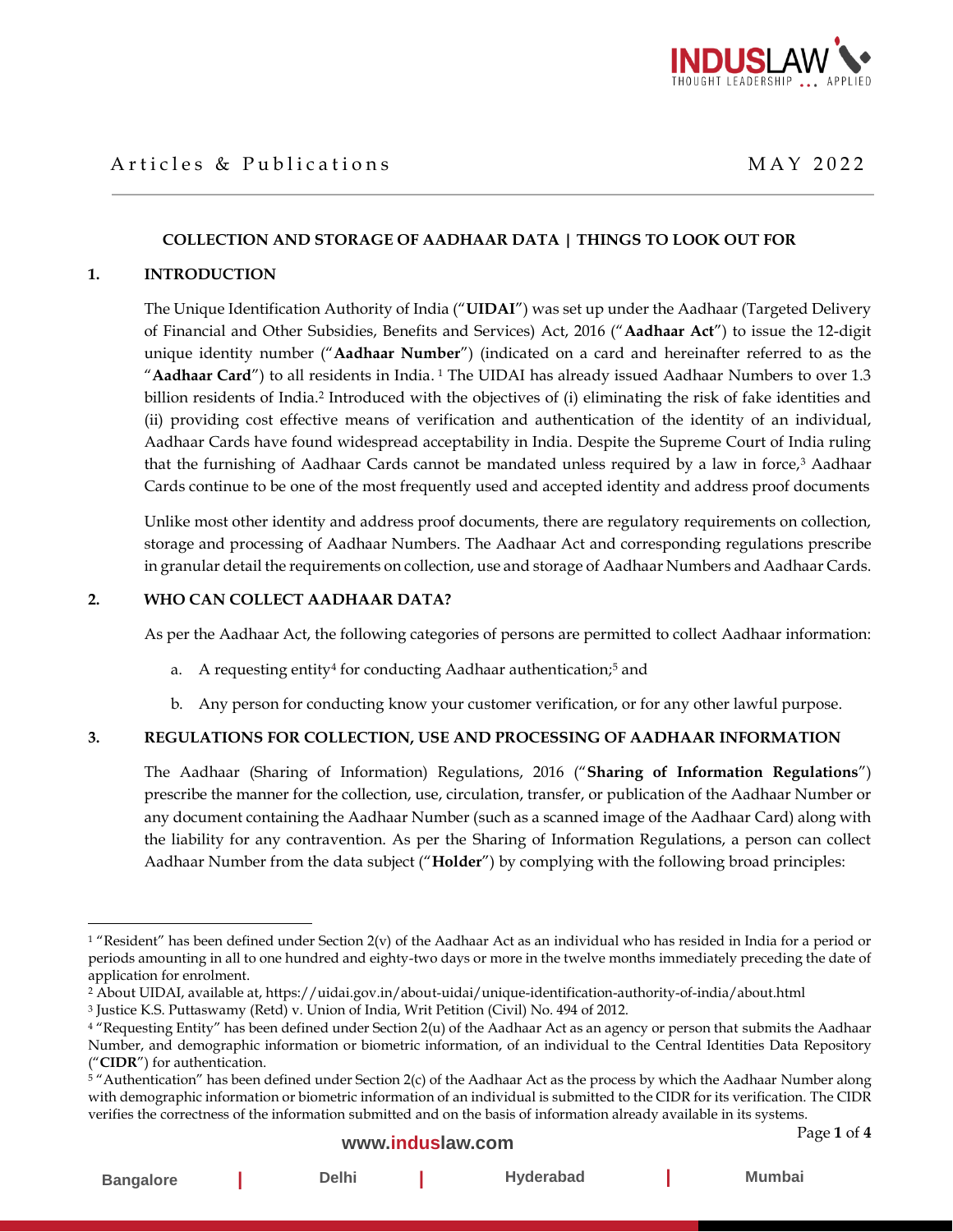

- a. Consent: Obtaining of prior consent of the Holder;<sup>6</sup>
- b. Purpose Limitation: Prohibiting use of the Aadhaar Number for any purpose other than that specified to the Holder at the time of collection;
- c. Alternatives: Providing alternate options to the submission of the Aadhaar Number, if any, provided that the submission of Aadhaar Number is not mandated by law.<sup>7</sup>

Once collected, the Aadhaar Number must not be published, displayed or posted publicly and the entity collecting the Aadhaar Number must ensure the security and confidentiality of the Aadhaar Number and of any record or database containing the Aadhaar Number. Transmission of Aadhaar Numbers must be done securely over the internet only if the Aadhaar Number is encrypted. Further, such entity must ensure that the Aadhaar Numbers are not retained for longer than is required for the purpose specified at the time of its collection. It is to be noted that provisions of the Sharing of Information Regulations pertaining to transmission, display and retention refer to only the Aadhaar Number and do not clarify if they are applicable to any document containing the Aadhaar Number, resulting in some regulatory ambiguity.

## **4 HOW TO STORE AADHAAR NUMBERS?**

All persons storing Aadhaar Numbers<sup>8</sup> must store them in a separate and secure database ("**Aadhaar Data Vault**")<sup>9</sup> where the Aadhaar Numbers are masked by way of reference keys. The Aadhaar Data Vault is a centralised storage for all Aadhaar Numbers and is a secure system within the infrastructure of the person collecting the Aadhaar Numbers. In addition to keeping the Aadhaar Numbers secure, the Aadhaar Data Vault also seeks to reduce the footprint of Aadhaar Numbers within the organization's systems and reduces the risk of unauthorised access.

The decision on the technology to be used for the Aadhaar Data Vault lies with the respective person collecting the Aadhaar data from the Holders. While the UIDAI has prescribed certain technology specifications that may be adopted to ensure the security of the Aadhaar Data Vault, it has generally allowed adoption of the industry best practices to secure the Aadhaar Numbers in the Aadhaar Data Vault.

# **5 HOW TO STORE SCANNED OR HARD COPIES OF AADHAAR CARDS?**

An entity which is storing the scanned and physical copies of Aadhaar Cards and is not storing the Aadhaar Numbers separately, does not need to comply with the Aadhaar Data Vault requirement. As per FAQs published by the UIDAI, <sup>10</sup>scanned copies of Aadhaar Cards must be stored in an encrypted form.

On the other hand, the UIDAI does not lay down the manner of collection of physical copies of Aadhaar Cards, but mandates that they must be stored in a secure manner.

Separately, it must be noted that scanned copies of Aadhaar Cards which contain the photograph of the Holder may be regarded as biometric information and consequently be considered sensitive personal data

<sup>7</sup> In the event the submission of Aadhaar Number or proof of Aadhaar is mandated by law for a particular purpose, then the Holder must be informed of the legal provision mandating it by the person collecting the Aadhaar Number or the document containing the Aadhaar Number.

### **[www.induslaw.com](http://www.induslaw.com/)**

<sup>6</sup> See Section 8 of the Aadhaar Act, along with Regulation 3 and Regulation 5 of the Sharing of Information Regulations.

<sup>8</sup> An offline verification seeking entity cannot store the Aadhaar Number of an individual.

<sup>9</sup> Circular No 11020/205/2017 issued by UIDAI available at

[https://uidai.gov.in/images/resource/Circular\\_Reference\\_Key\\_02082017.pdf.](https://uidai.gov.in/images/resource/Circular_Reference_Key_02082017.pdf) <sup>10</sup> Aadhaar Data Vault FAQs published by the UIDAI, available at

[https://uidai.gov.in/images/resource/FAQs\\_Aadhaar\\_Data\\_Vault\\_v1\\_0\\_13122017.pdf](https://uidai.gov.in/images/resource/FAQs_Aadhaar_Data_Vault_v1_0_13122017.pdf)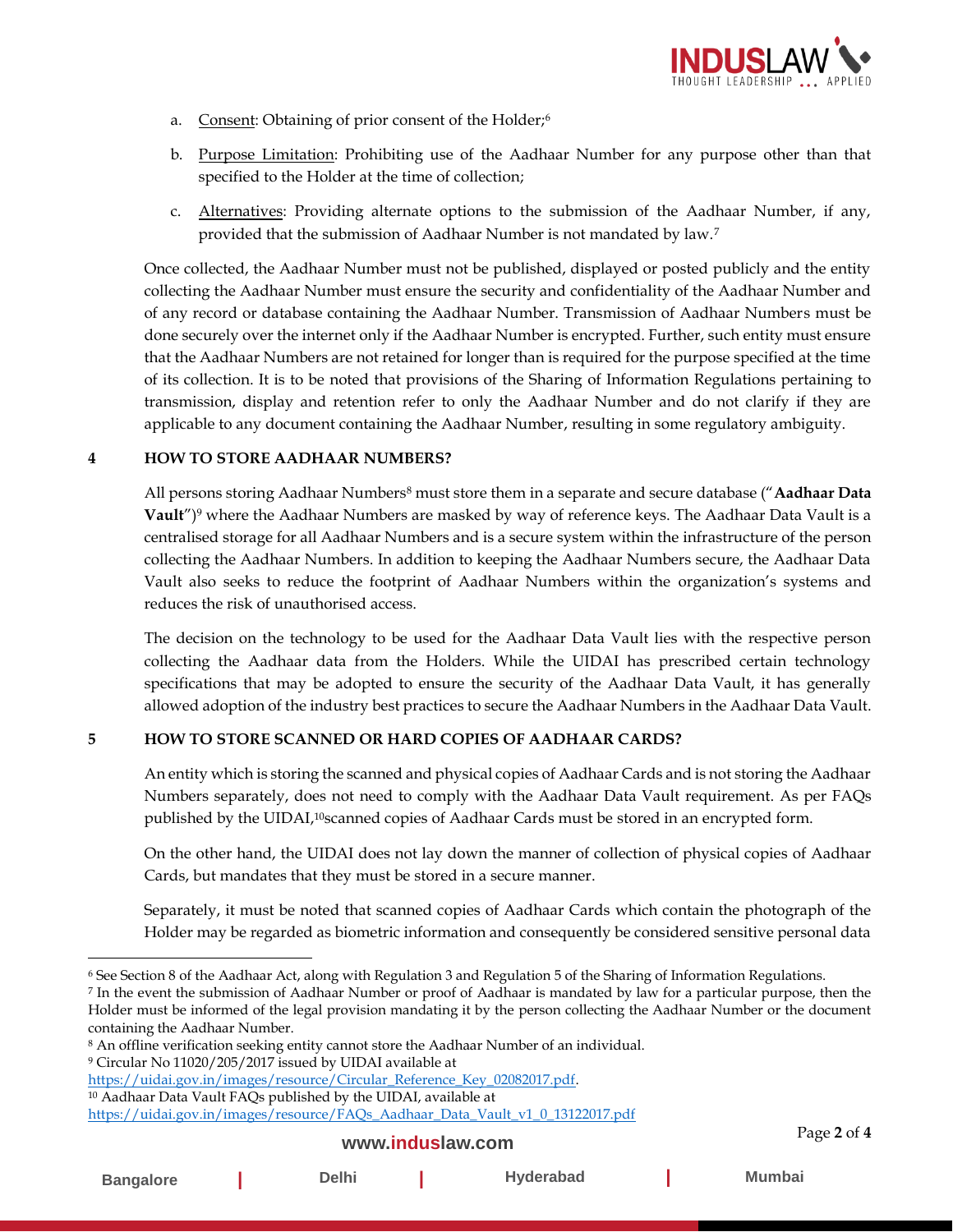

or information ("**SPDI**").<sup>11</sup> As a result, the storage, processing or disclosure of scanned copies or images of Aadhaar Cards may need to comply with the Information Technology (Reasonable security practices and procedures and sensitive personal data or information) Rules, 2011 ("**SPDI Rules**"), in addition to the Aadhaar Act and the Sharing of Information Regulations.

A few of the key compliances under the SPDI Rules include publication of the privacy policy by the body corporate<sup>12</sup> collecting SPDI; <sup>13</sup> appointment of a grievance officer whose name and contact details must be published on the website of the body corporate; <sup>14</sup> and restrictions on disclosures along with transfer of SPDI. The SPDI Rules also mandate the adoption of reasonable security practices and procedures for storage of SPDI.<sup>15</sup> Such reasonable security practices and procedures maintained by the body corporate must be audited at least once a year or as and when the body corporate undertakes a significant upgrade of its computer resources, <sup>16</sup> by an independent auditor approved by the Government of India.

Non-compliance with the SPDI Rules may result in imprisonment along with fines and payment of compensation to the affected party.<sup>17</sup>

## **6 CONCLUSION**

Although the UIDAI has been clear in its objective of allowing the collection and storage of Aadhaar Numbers by persons for lawful purposes, with the view of preventing misuse of such information, the Comptroller and the Auditor General ("**CAG**") in its first ever performance audit of the UIDAI has flagged a range of concerns and flaws with the functioning of the UIDAI. It has observed that UIDAI generated Aadhaar Numbers with incomplete information, which, along with the lack of proper documentation or poor-quality biometrics, have resulted in multiple or duplicate Aadhaar Cards being issued to the same person. It has also criticised the UIDAI for "deficient data management" considering instances where data of Holders have not been matched with their Aadhaar Numbers even after 10 years. In light of the concerns flagged above, the UIDAI must adopt remedial measures as suggested by the CAG at the earliest such that its objective of keeping Aadhaar Numbers secure along with preventing the misuse of Aadhaar Numbers can be fulfilled and the rules governing the protection of Aadhaar Numbers and document containing the Aadhaar Numbers are upheld in their letter and spirit.

**Authors:** Shreya Suri | Naqeeb Ahmed Kazia | Abhijit Chakrabarti

**Practice Areas:** Technology, Media & Telecommunications, Governance & Regulatory

**Date:** May 17, 2022

# **DISCLAIMER**

### **[www.induslaw.com](http://www.induslaw.com/)**

Page **3** of **4**

| <b>Bangalore</b> | Delhi | <b>Hyderabad</b> | Mumbai |
|------------------|-------|------------------|--------|
|------------------|-------|------------------|--------|

<sup>&</sup>lt;sup>11</sup> Section 30 of the Aadhaar Act, read with Section  $2(g)$  of the Aadhaar Act.

<sup>12</sup> "Body corporate" has been defined under Rule 2(c) of the SPDI Rules read with Section 43A of the Information Technology Act, 2000 as "any company and includes a firm, sole proprietorship or other association of individuals engaged in commercial or professional activities."

<sup>13</sup> Rule 4 of the SPDI Rules.

<sup>14</sup> Rule 5 of the SPDI Rules.

<sup>15</sup> Rule 8 of the SPDI Rules. One such standard prescribed under the SPDI Rules is the international standard IS/ISO/IEC 27001. <sup>16</sup> Ibid.

<sup>17</sup> Reference can be drawn to Section 43A and Section 72A of the Information Technology Act, 2000.